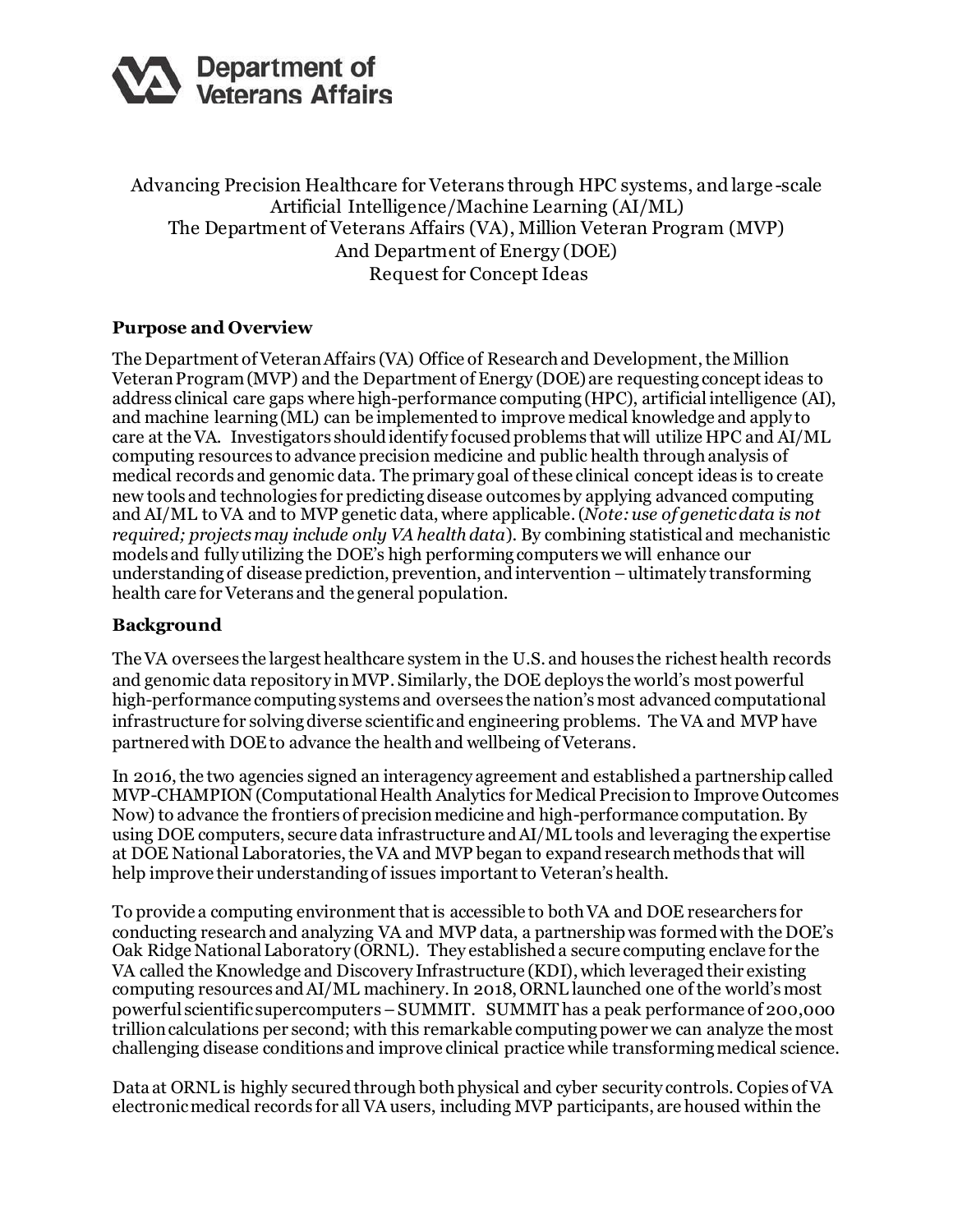

KDI. Medical records are updated nightly. A copy of genotype data from 650,000 MVP participants also resides in the system. Each approved applicant and research team will have access to the VA computing enclave at ORNL and DOE expert data scientists from several DOE National Laboratories. In addition, investigators can submit requests for accessing SUMMIT and other supercomputing facilities.

Currently, three pilot projects employingAI/ML are nearing completion in the VA enclave at ORNL. These projects are focused on using VA longitudinal electronic health records (EHR) data linked to GWAS data to improve prediction of critical outcomes in suicide, cardiovascular disease, and prostate cancer disease progression to enable personalized prevention and treatment. These exemplar projects have created new genetics and modeling workflows, baseline models, and template analyses. In 2020, VA and DOE also partnered on several analyses related to COVID-19. In addition, a Genome-wide-Phenome-wide Association Analysis (gwPheWAS) of MVP data is being conducted on SUMMIT.

AI/ML tools – the simulation of human intelligence processes using machines/computers for problem solving– have already been used to influence clinical decisions and recommendations in healthcare. Disease risk assessment has continued to present a real challenge for clinicians. One important benefit of AI/ML is the creation of algorithms to more accurately and reliably predict disease outcomes from massive datasets.

### **Priority Areas**

Researchers should identify concepts in a priority disease area that are relevant to Veterans' health. The conceptidea should address a clinical gap where the sophistication of highperformance computationand AI/ML resources could benefit the VA in its mission to advance precision medicine.

## **Examples of types of methods and applications:**

- Predictive outcomes modeling
- Risk modeling
- Population health
- Chronic disease management
- Precision medicine

## **Eligibility and Evaluation Criteria**

## *Eligibility*

- Proposed concept ideas should seek to advance the long-term goals of the VA, (e.g., identification of biomarkers, development of more effective clinical decision support and management tools, and creation of novel predictive disease risk models) to enhance the overall well-being and health of Veterans and require the use of a high-performance and AI/ML computational resources. Concept ideas should explain how knowledge gained from the proposed idea could be translated into clinical practice. Further, the conduct of the proposed analyses should demonstrate a requirement for high-performance computing resources available at DOE.
- The applicant (proposed VA PI) must have a  $5/8$ ths VA appointment.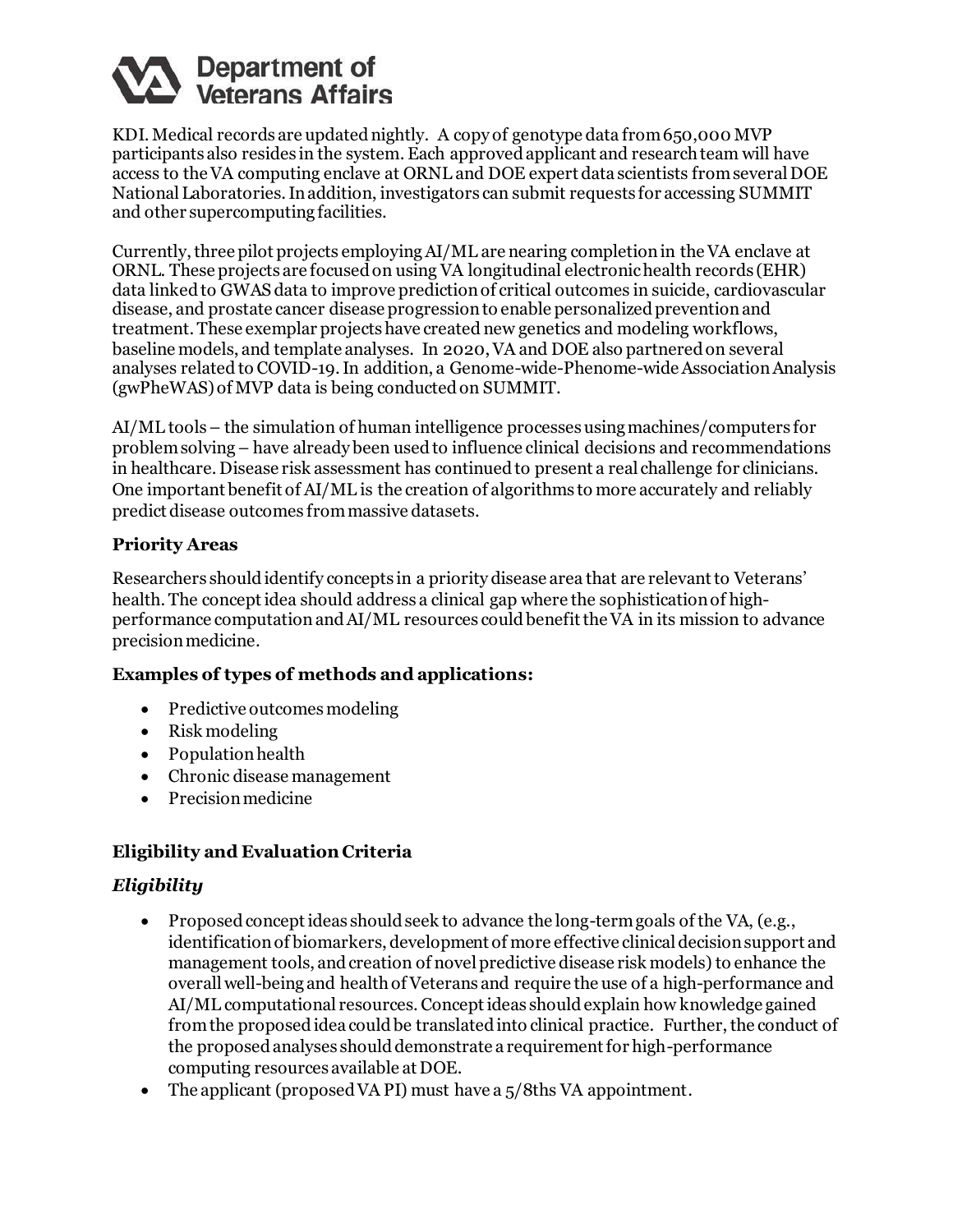# Department of<br>Veterans Affairs

- Research will be performed within the secure VA-DOE enclave within the ORNL system or supercomputing facilities, and applicants must complete all required training and sign rules of behavior.
	- o Researchers will have access to data, computing resources, and analytical tools within the secure ORNL system or super computers.
- Researchers will be partnering with DOE data scientists to meet their goals. Researchers whose concepts are approved will be matched with appropriate DOE data scientists to develop a full proposal and project plan. Although not required, proposals may suggest/include DOE scientist partners, where there are existing collaborations.
- Proposals resulting from selected concept ideas will be funded for a 2-year term, with well-defined project milestones, objectives, and key results will be tracked on a quarterly basis.
- Concept ideas based on clinical discoveries are highly encouraged, as is identifying a VHA clinical partner as part of the project team.
- Concept ideas should highlight potential for future clinical application.
- Applicants may not request access to MVP biospecimens or re-contact of MVP participants as part of the proposal.

# **Review criteria include**

- Standard criteria (significance, innovation, approach, and investigative team)
- Conceptideas involving transdisciplinary, team-based coordination and collaboration will be prioritized
- Conceptideas that promise to enhance collaborations between HPC and AI/ML outcomes and basic/ translational scientists will be prioritized

# **Application Instructions**

- Provide a summary of the concept idea addressing the topics below(5 pages maximum, excluding bio sketches and literature cited) using the template provided
	- Abstract- summary of the concept idea
	- Specific Aims concisely state the gap in clinical care and the potential gain by employing HPC and AI/ML tools and the specific aim(s) to be achieved
	- Research Strategy background, significance, innovation
	- Study population and data source  $(s)$  description of data needed
	- Impact and implications of the proposed concept idea (including relevance to Veterans/VHA health care)
	- Literature Cited
	- List of key personnel involved and bio sketches

## **Expectations/Outcomes**

• The proposed concept should be a clear research idea that is both clinically relevant and capable of being translatedinto clinical practice and could be used by clinicians to deliver better care and improve health outcomes for U.S. Veterans and the general population.